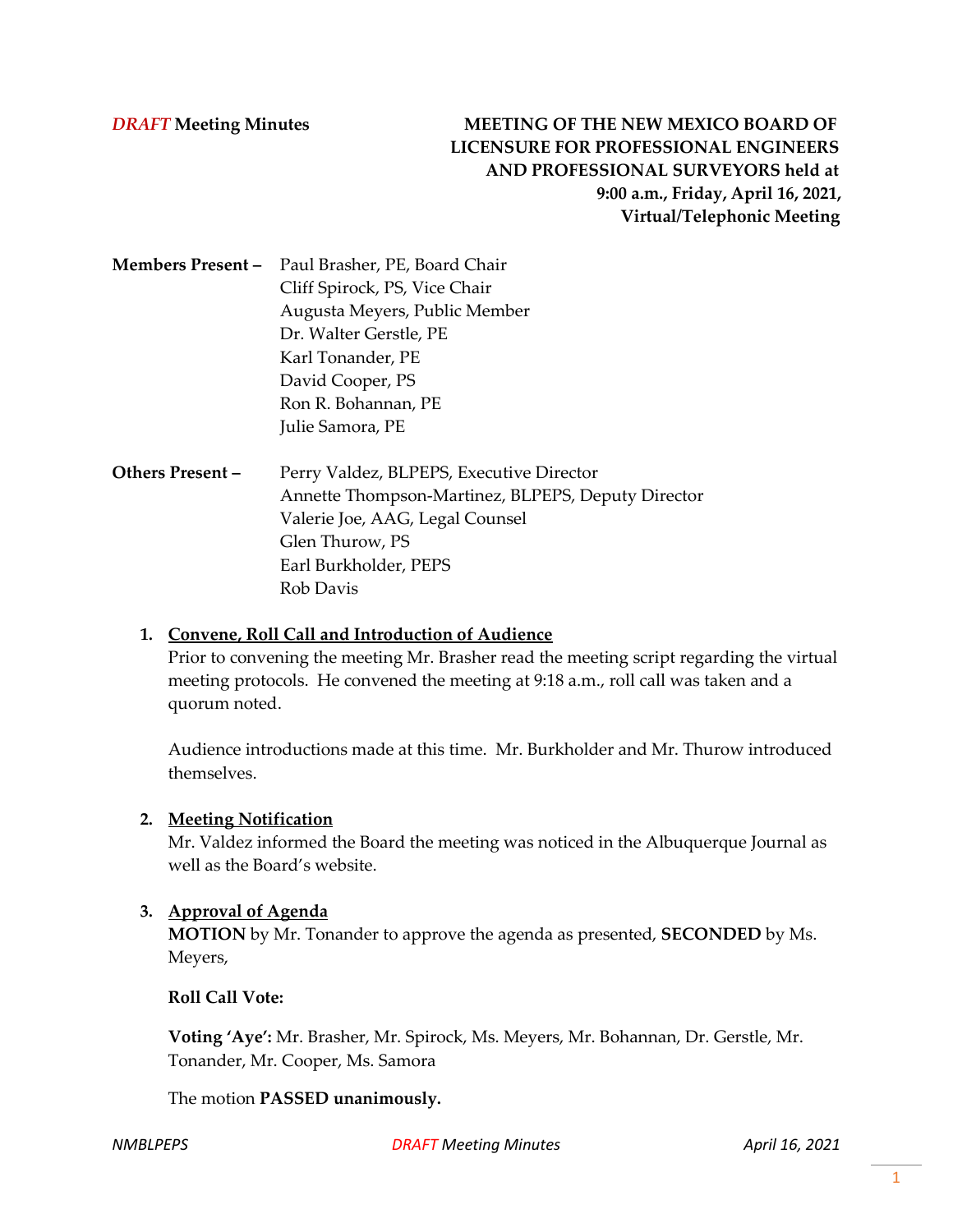## **4. Approval of Minutes**

# **a. Minutes of January 15, 2021**

**MOTION** by Mr. Spirock to approve the Minutes of January 15, 2021 as presented, **SECONDED** by Ms. Meyers,

# **Roll Call Vote:**

**Voting 'Aye':** Mr. Brasher, Mr. Spirock, Ms. Meyers, Mr. Bohannan, Dr. Gerstle, Mr. Tonander, Mr. Cooper, Ms. Samora

The motion **PASSED unanimously.**

## **5. Requested Public Comment**

**a. B. Crysler – Clarification if GPS Machine Control Models are Considered Engineering and/or Surveying Services**

Mr. Valdez reported he contacted Mr. Crysler, per the Professional Engineering Committee's request, offering him an invitation to attend the meeting. He said Mr. Crysler accepted the offer, however, he just received an email from Mr. Crysler that he (Mr. Crysler) would not be attending due to another engagement.

Mr. Spirock noted he researched the New Mexico Administrative Code and the New Mexico Minimum Standards for Surveying. He said there are references to geospatial data, but not addressing Mr. Crysler's letter. Mr. Spirock requested the Rules Committee discuss this at their next meeting. It was agreed to move this item to the Rules Committee for discussion.

# **6. Director's Report**

# **a. Staff Vacancy Update**

Mr. Valdez reported that the Compliance Officer was successfully reclassified and would be advertised. He said the other vacant position was the Executive Assistant position which would soon be filled.

Mr. Valdez informed the Board he contacted the Governor's Office regarding the Board vacancies. He was in the process of scheduling a meeting to discuss the vacancies.

# **b. Financial Report**

Mr. Valdez informed the Board they were successful in obtaining raises for the staff which they voted for at their November 2019 meeting.

Ms. Thompson-Martinez reported the State of New Mexico purchased a new budget system for submittal of the appropriation budgets. She anticipated Mr. Valdez, Ms. Stephanie Trujillo, and herself would participate in the offered trainings.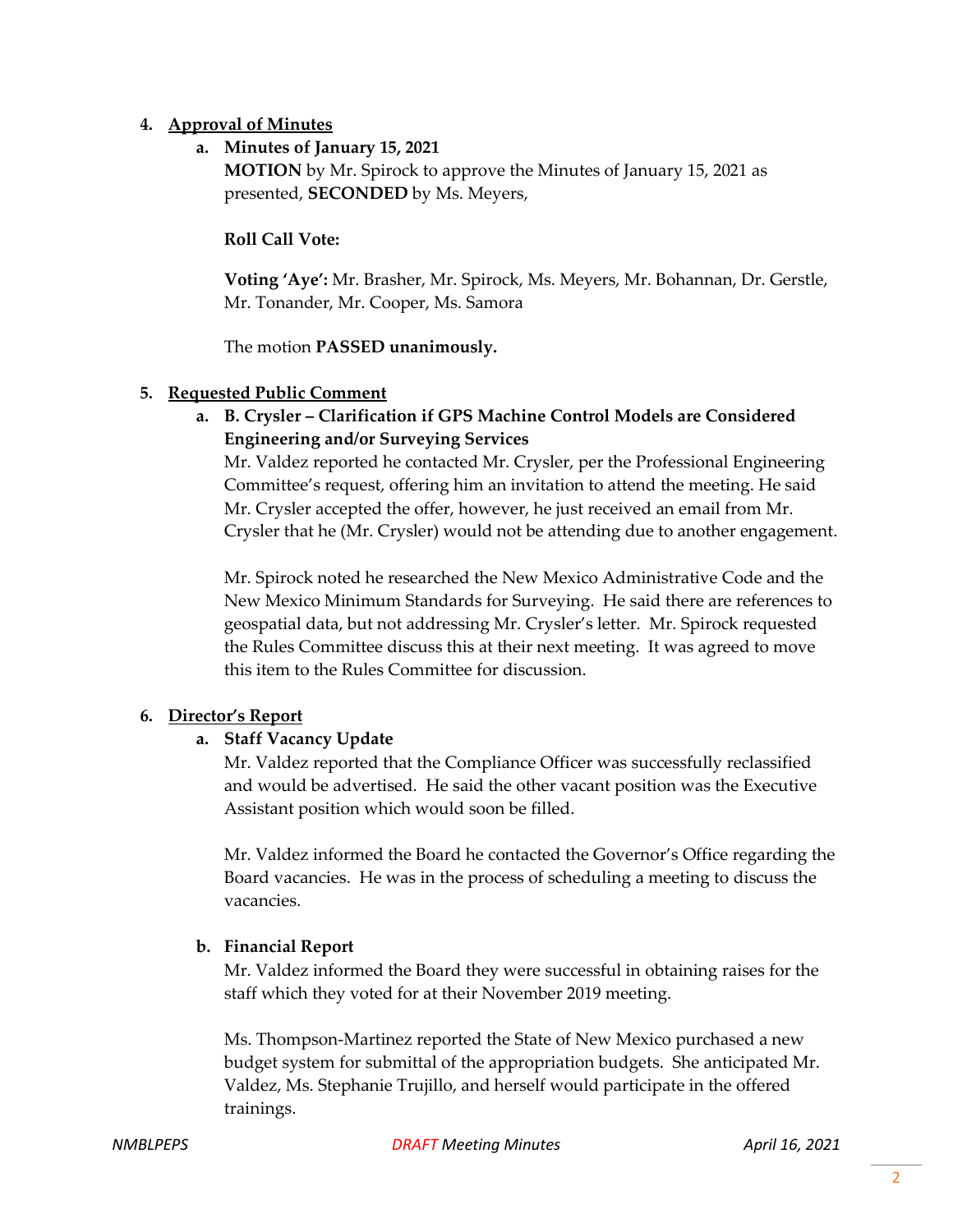Ms. Thompson-Martinez provided a financial report to the Board. She reported a projected ending balance in the personnel category of \$119,171.81. Mr. Bohannan asked if there were an ability to move money from the personnel category to the professional services category. Ms. Thompson-Martinez responded the deadline to amend a contract had passed. Mr. Bohannan asked if there was the ability to amend the investigator's contract to add additional responsibilities. She replied there was the ability to do so for a new contract.

Mr. Brasher asked if there would be a lapse between the investigative services to when the contracts are approved. Mr. Valdez responded that there would probably be a lapse in service. He said the contract process was begun earlier than usual to minimize the lapse in service.

Dr. Gerstle asked what the amount of \$135,000, in line item 535310, was appropriated for. Ms. Thompson-Martinez answered it was the amount due to RLD (Regulation and Licensing Department) for the administrative services they provide to the Agency.

Ms. Thompson-Martinez reported on the other services category. She informed the Board that due to the shut-down as a result of the pandemic and teleworking there were going to be substantial savings. Mr. Bohannan suggested purchasing IT equipment to broadcast the meetings once the Board meets in person. He said it would be beneficial to offer the public the ability to continue attending the meetings through the virtual platform. Mr. Brasher directed Mr. Valdez to research equipment. Ms. Meyers offered to help with the research.

Ms. Thompson-Martinez continued her report, stating there would be a projected ending balance in the 400, or Other Services, category of \$92,599.38. She said it may be higher at the end of the fiscal year.

Ms. Thompson-Martinez reported on the fund balance amount. She provided the expense and revenue totals for Fiscal Year 21. Ms. Thompson-Martinez projected a total of \$307,961.95 to be reverted into the fund balance. She said the projected fund balance total at the end of Fiscal Year 21 would be \$1,218,925.62.

Mr. Bohannan noted if the Agency was fully staffed the Board would have used the \$119,171.81 from the personnel category. Ms. Thompson-Martinez stated the revenue being generated continued to grow. She added the pandemic did not slow down the number of applicants applying for licensure.

Mr. Bohannan recommended the Board review the fees again since the fund balance is increasing.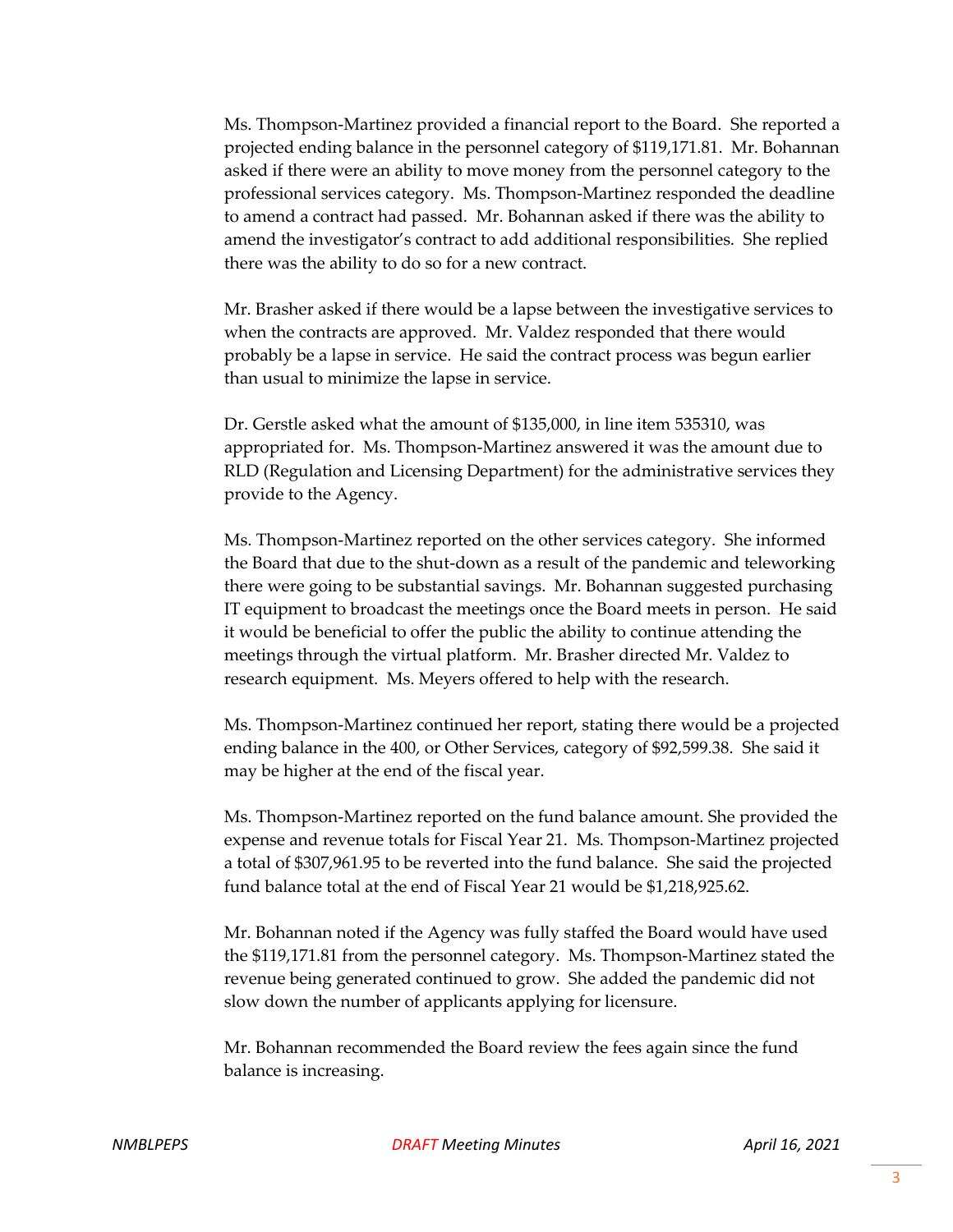Ms. Thompson-Martinez announced she was contemplating retiring. She said her decision was based on the retiree healthcare rules being changed. Ms. Thompson-Martinez expressed her gratitude and appreciation working with the Board members and the staff.

Mr. Brasher asked Ms. Thompson-Martinez if she retired when the date of her retirement would be. Ms. Thompson-Martinez replied June 1, 2021 would be the effective date.

# **c. Licensing Report**

Mr. Valdez reported there were 4,962 license renewals generated on October 20, 2020. He said as of April 9, 2021, there were a total of 453 lapsed licenses, there were 432 professional engineers, 19 professional surveyors, and 2 dual licenses. He gave a breakdown of in-state and out-of-state numbers.

Mr. Valdez stated there were 9,349 active licenses as of April 9, 2021. He provided the following break-down:

| <b>Professional Engineers</b>                 |                        |                       |       |  |
|-----------------------------------------------|------------------------|-----------------------|-------|--|
|                                               |                        | Number of active PEs: | 8,818 |  |
|                                               |                        | In State:             | 1,991 |  |
|                                               |                        | Out of State:         | 6,827 |  |
| <b>Professional Surveyors</b>                 |                        |                       |       |  |
|                                               |                        | Number of active PSs: | 518   |  |
|                                               |                        | In State:             | 222   |  |
|                                               |                        | Out of State:         | 296   |  |
| Professional Engineers/Professional Surveyors |                        |                       |       |  |
|                                               | Number of active PEPS: |                       | 13    |  |
|                                               |                        | In State:             | 11    |  |
|                                               |                        | Out of State:         | 2     |  |

# **7. Old Business**

# **a. Scholarship Disbursements – For Fiscal Year 2021**

Ms. Thompson-Martinez reported CNM (Central New Mexico Community College) did not disburse the scholarship funding provided to them. She reported since CNM's surveying program was eliminated they were uncertain how to utilize the funding. Ms. Thompson-Martinez stated she explained the alternative educational pathway for a surveying license to CNM. She informed them about having something as a letter of intent on the student's intention of pursuing a professional surveying license. Ms. Thompson-Martinez reported CNM would advise her of how they plan on disbursing the FY21 funding. She read the email received from CNM.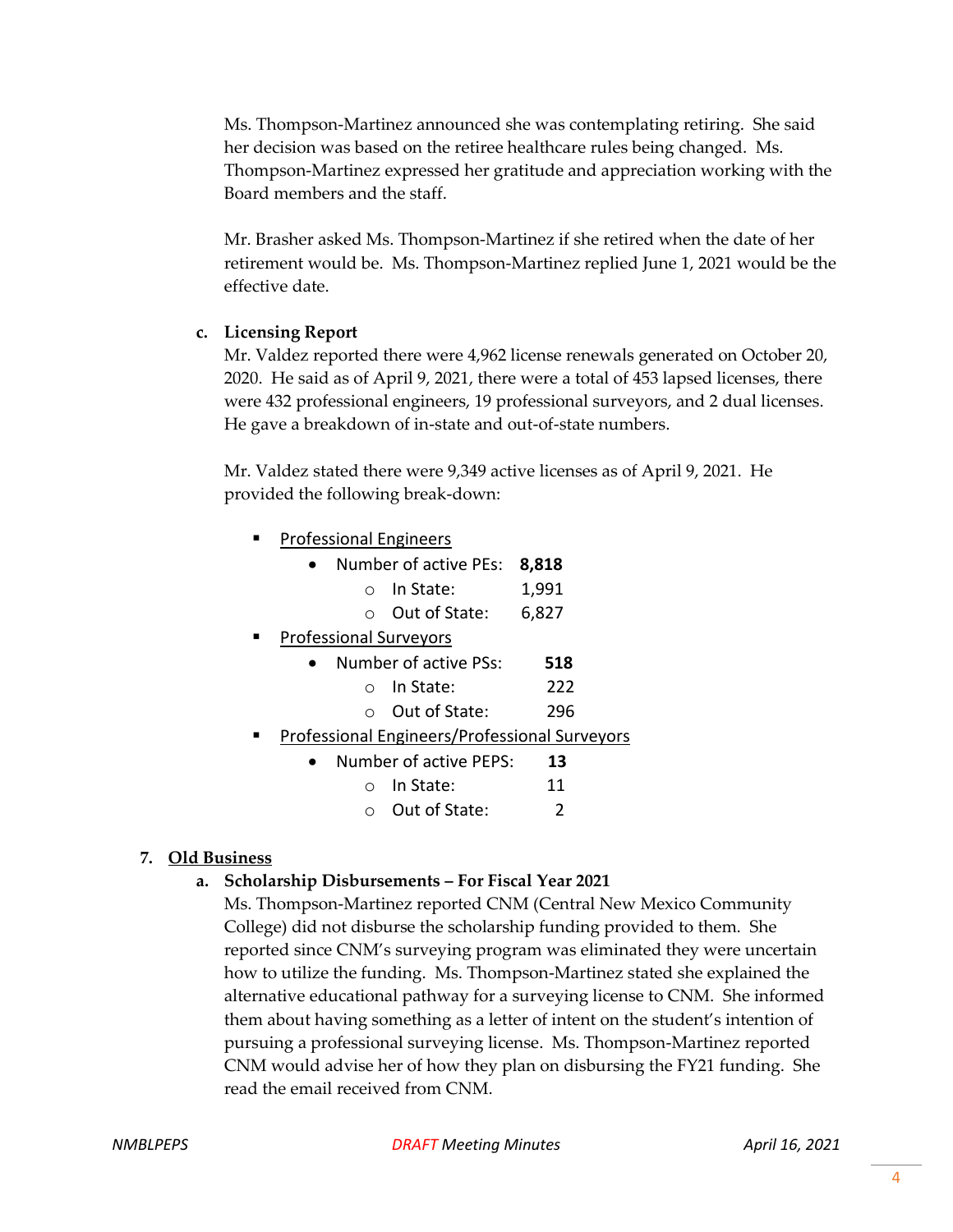Ms. Thompson-Martinez informed the Board regarding her discussion with NMSU. She said NMSU had a problem with disbursing the funds because when the funding was received on their end it was appropriated to the wrong account and they corrected the error. Ms. Thompson-Martinez reported the geomatics program was growing in the number of students. Mr. Spirock mentioned that NMSU allocated 500 dollars to the alternative education pathway for surveying.

Mr. Brasher asked if there were any scholarship funding not utilized by the institutions, those who received the funding. Ms. Thompson-Martinez responded that CNM and NMSU had not disbursed their funding as of the meeting. She said UNM and NM Institute of Mining and Technology have disbursed their scholarship funding. There was further discussion regarding CNM and the scholarship funding provided to them.

Mr. Tonander mentioned NM Institute of Mining and Technology was trying to develop a drone program for various purposes, including geomatics. He said they were looking for funding for the equipment. Mr. Tonander wondered if the Board were able to assist in the funding. Mr. Spirock expressed his support but noted the criteria of the scholarship funding prevented the institution from awarding a scholarship to a student because the student must be enrolled in a surveying program.

Mr. Valdez said Ms. Thompson-Martinez and he would research if it were possible for the Board to provide financial assistance to the NM Institute of Mining and Technology for their drone program.

#### **b. Unlicensed Practice – Notification to Clients**

Mr. Brasher reminded the Board members of his suggestion of a licensee notifying their clients if they stamped plans or survey plats while their license was either expired or lapsed. He also reported on a discussion he had with the Professional Surveying Committee; he said they reminded him of a case in which an individual had performed hundreds of ILRs and it would have been impractical for the individual to notify each of those clients.

Mr. Brasher said the suggestion did not seem pragmatic and difficult for a licensee to notify their clients, based on the discussions he participated in. He said the Board should evaluate each case individually where this could be practical.

Mr. Spirock said the Administrative Code required the professionals to report those who violate the statute, the rules, and the Minimum Standards of Surveying. He noted the Board could be more proactive filing a complaint on those they know are in violation. Mr. Spirock knew of individuals who refuse to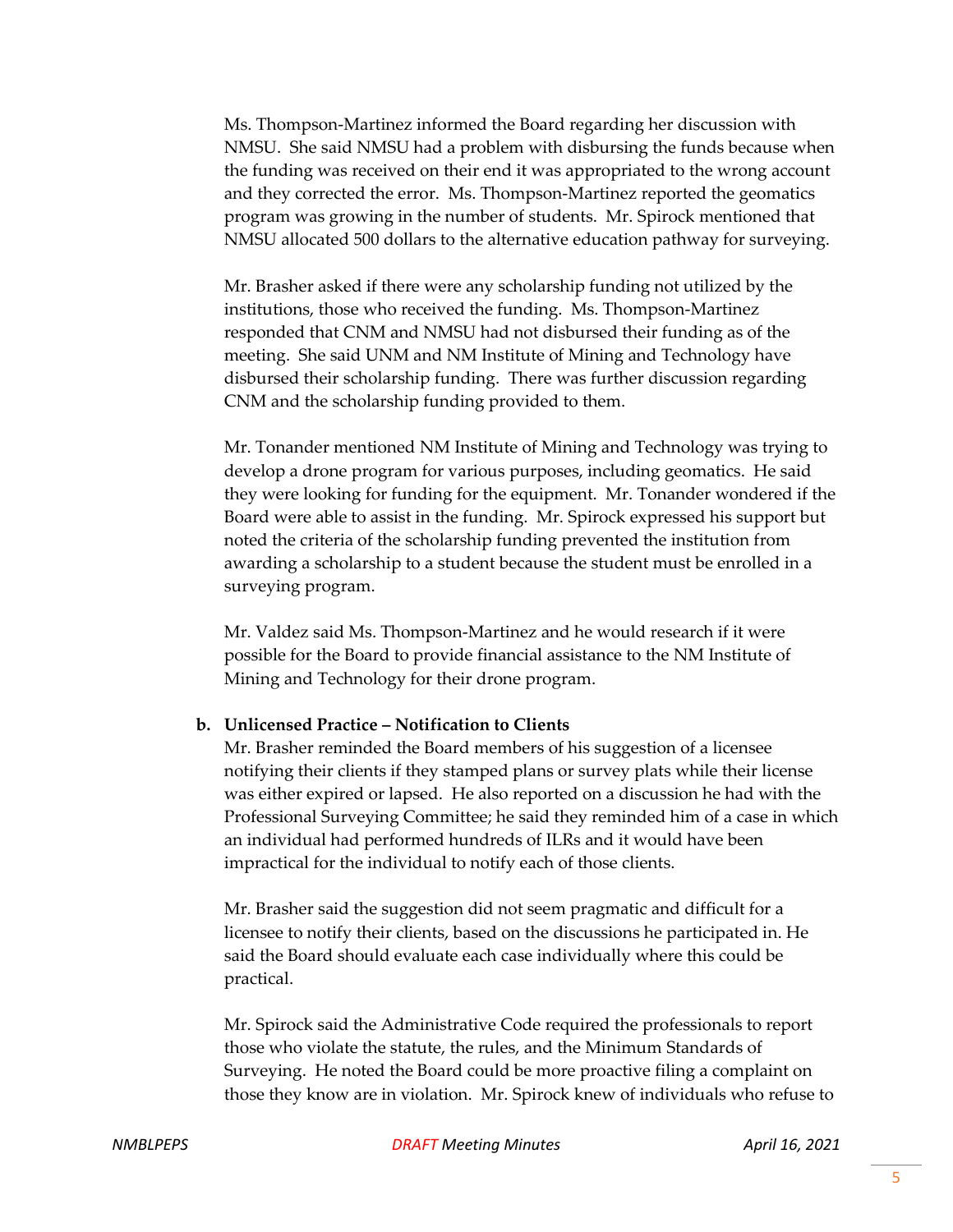report other professionals because those individuals felt the complaint process is cumbersome and did not want to file a complaint against someone they know.

Mr. Bohannan commented the procedure of the Professional Engineering Committee has been to direct staff to file a complaint when they found a potential violation of the rules. He stated the complaint has been filed by the Board and investigated, the process would be handled by the Compliance Officer.

#### **c. Update to Fines Table**

Mr. Spirock introduced the agenda item providing the reason for updating the fines table. He explained the updated table incorporated both the engineering and surveying violations as well as incorporating the updated rules, eliminating the need for two separate fines tables. Mr. Spirock attempted to address the admonition of the courts regarding a surveying case which was successfully appealed. He stated the Courts said the Professional Surveying Committee was not specific enough in the application of violations and fines.

Mr. Spirock explained the updated fines table was also reviewed to comport with the removal of the terms "moral turpitude" and "good character". He informed the Board that he added three violations at the end of the table regarding digital geospatial data.

Mr. Bohannan stated it was his understanding the fines table was to be used as a guidance. He asked Ms. Joe, if the updated table were adopted would the Board have discretion on levied fines or would the Board be locked into the fines listed in the table. Ms. Joe responded the document was a policy previously adopted as two separate documents, one for engineering and the other for surveying.

Mr. Tonander questioned the last violation on the fines table Mr. Spirock added pertaining to providing testimony in legal proceedings concerning authoritative locations. Mr. Spirock replied the language was copied from NCEES and was part of the Administrative Code defining what was the practice of surveying and what was not surveying when dealing with geospatial data. He explained if there was provision if the data is used in a legal proceeding, it classifies it as an authoritative location and must be done by a licensed surveyor.

Mr. Tonander requested Ms. Joe's opinion on the last violation. Ms. Joe had not realized the ramifications of the violation in question, listed on the table. Mr. Tonander agreed with Mr. Spirock on the violation but was wondering how it would be used by the Board, addressing it with the Courts and the alleged violator.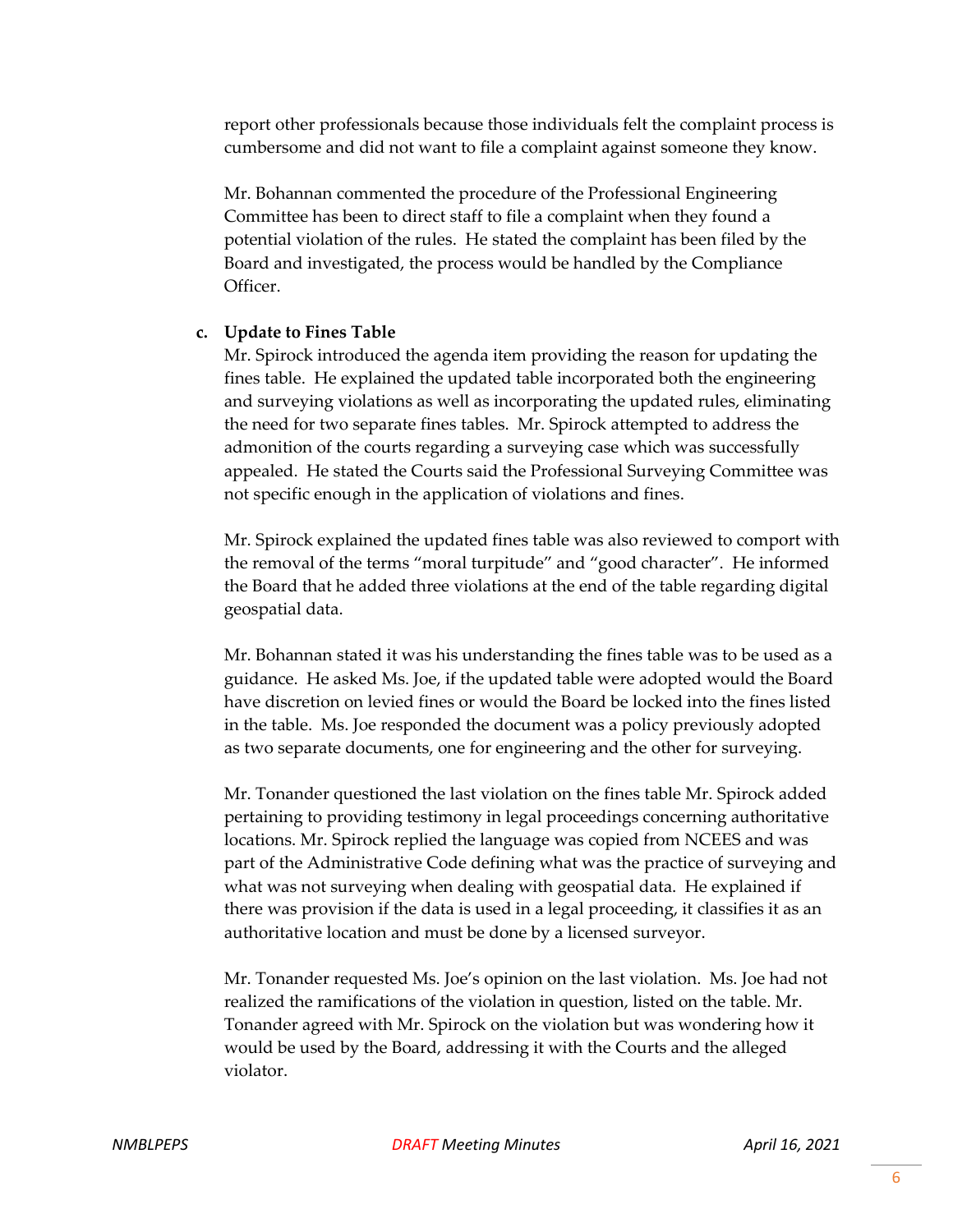**MOTION** by Mr. Bohannan to adopt the revised fines table with the correction to the citation of 61-23-3, Part 6 for the last three added violations, **SECONDED** by Dr. Gerstle,

## **Roll Call Vote:**

**Voting 'Aye':** Mr. Brasher, Mr. Spirock, Ms. Meyers, Mr. Bohannan, Dr. Gerstle, Mr. Tonander, Mr. Cooper, Ms. Samora

The motion **PASSED unanimously.**

## **8. New Business**

**a. Senate Bill 2 – NM Legislature Special Session – Updates to the Uniform Licensing Act**

Ms. Joe provided a synopsis of Senate Bill 2 from the 2021 Legislative Special Session. She said the bill removed any references of the terms "moral turpitude" and "good character", therefore if those terms are in the statutes or rules the Board is to ignore them until changes are made to the statutes and rules. Ms. Joe informed the Board the Legislature mandated a list of offenses be provided which would be considered when reviewing an application for licensure. She explained the list must be promulgated in the rules prior to December 31, 2021.

There was a lengthy discussion regarding the various offenses, the length of list and how comprehensive the list would need to be. A question about the applications and the affidavit question at the end of the application was brought up. Ms. Joe stated this would need to be reviewed and a decision made once the list is created.

## **b. Scheduled Special Full Board Meeting for Proposed Changes**

Mr. Bohannan reminded the Board the Professional Engineering Committee (PEC) scheduled a special meeting on May 7, 2021, to review the proposed changes.

Mr. Valdez proposed scheduling the special Full Board meeting for May 14, 2021, following the PEC special meeting. Mr. Spirock stated the Professional Surveying Committee (PSC) would be holding a special meeting as well.

After some discussion, it was decided to hold the special meetings on May 14, 2021 for PSC, May 21, 2021 for PEC, and May 28, 2021 for Full Board.

#### **c. Fiscal Year 2022 Meeting Calendar**

Mr. Valdez presented the draft Fiscal Year 2022 Meeting Calendar. He displayed the draft meeting calendar on the screen, noting he placed meeting locations in anticipation of in person meetings.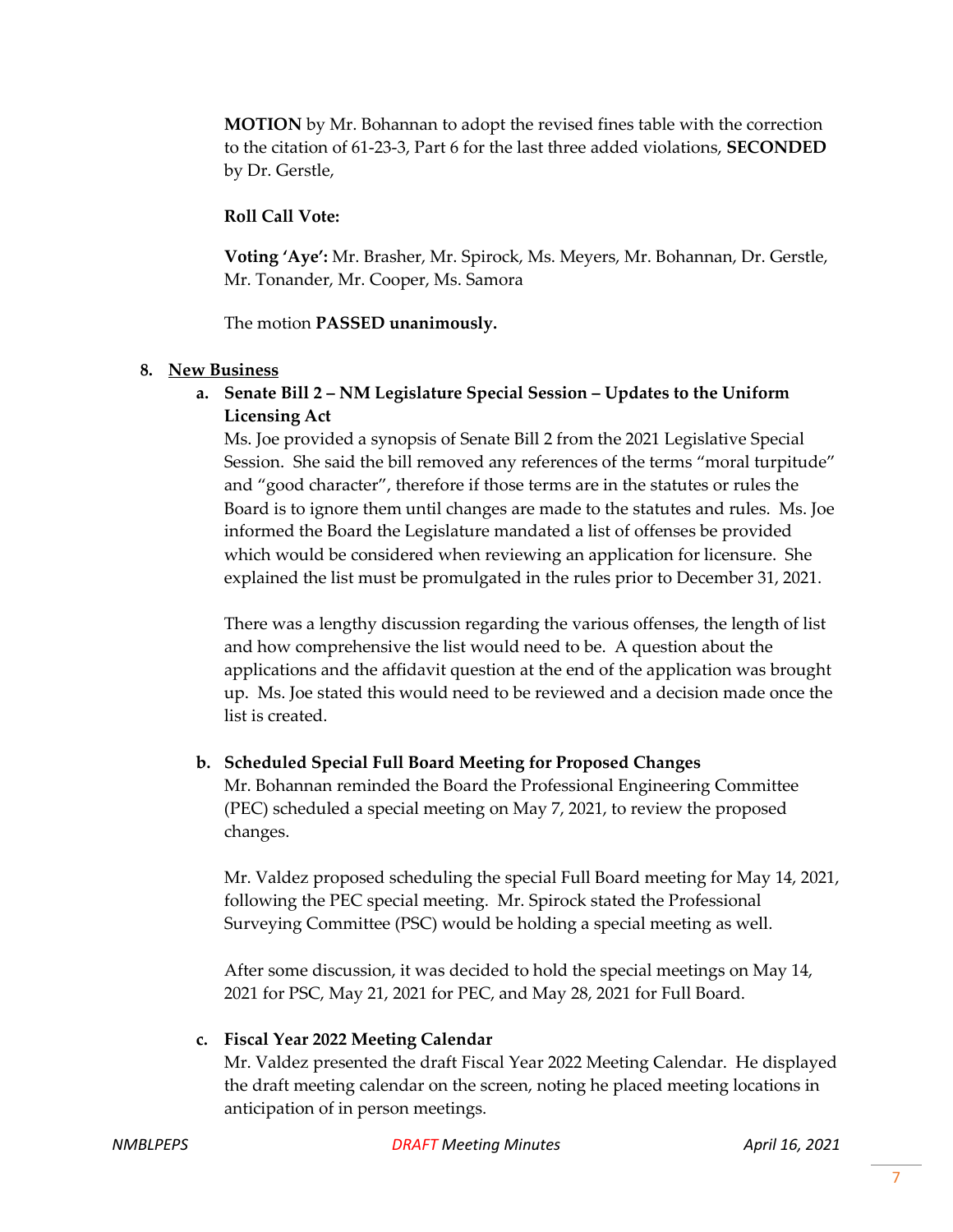After some discussion regarding meeting locations and travel, it was decided to approve the draft meeting calendar with the change to the January meeting location to Albuquerque.

**MOTION** by Mr. Tonander to approve the Fiscal Year 2022 meeting calendar as presented, **SECONDED** by Mr. Spirock,

## **Roll Call Vote:**

**Voting 'Aye':** Mr. Brasher, Mr. Spirock, Ms. Meyers, Mr. Bohannan, Dr. Gerstle, Mr. Tonander, Mr. Cooper

The motion **PASSED unanimously.**

## **d. Qualifying PDHs Clarification Request**

- **1) YouTube Videos**
- **2) New Equipment Staff Training**
- **3) Trainings for New Employees**
- **4) HR Trainings**

Mr. Valdez reported to the Board that he received some questions for clarification if YouTube videos would qualify for PDHs.

Mr. Bohannan responded it goes back to the licensee to make the determination if the video furthers their profession to qualify as a PDH. He explained that during an audit the licensee would need to justify how the video expanded their education. Mr. Bohannan said the Board has never pre-approved a provider and left it up to the licensee.

Mr. Spirock asked what type of proof of completion would a licensee provide. Mr. Valdez replied that the rules mandate proof of completion when audited. He said in the case of YouTube videos the licensee could possibly provide the link to the video as proof of completion.

Mr. Valdez continued stating he was unsure how to document the training of new employees or new equipment staff training. He proposed a training log or documentation of the training.

Mr. Valdez noted another clarification which was HR trainings, for example sexual harassment trainings, or other types of trainings. Mr. Brasher said HR trainings are not to be considered because they do not pertain to engineering or surveying, there is no math and are not technical in nature.

Dr. Gerstle commented some type of proof of attendance is needed.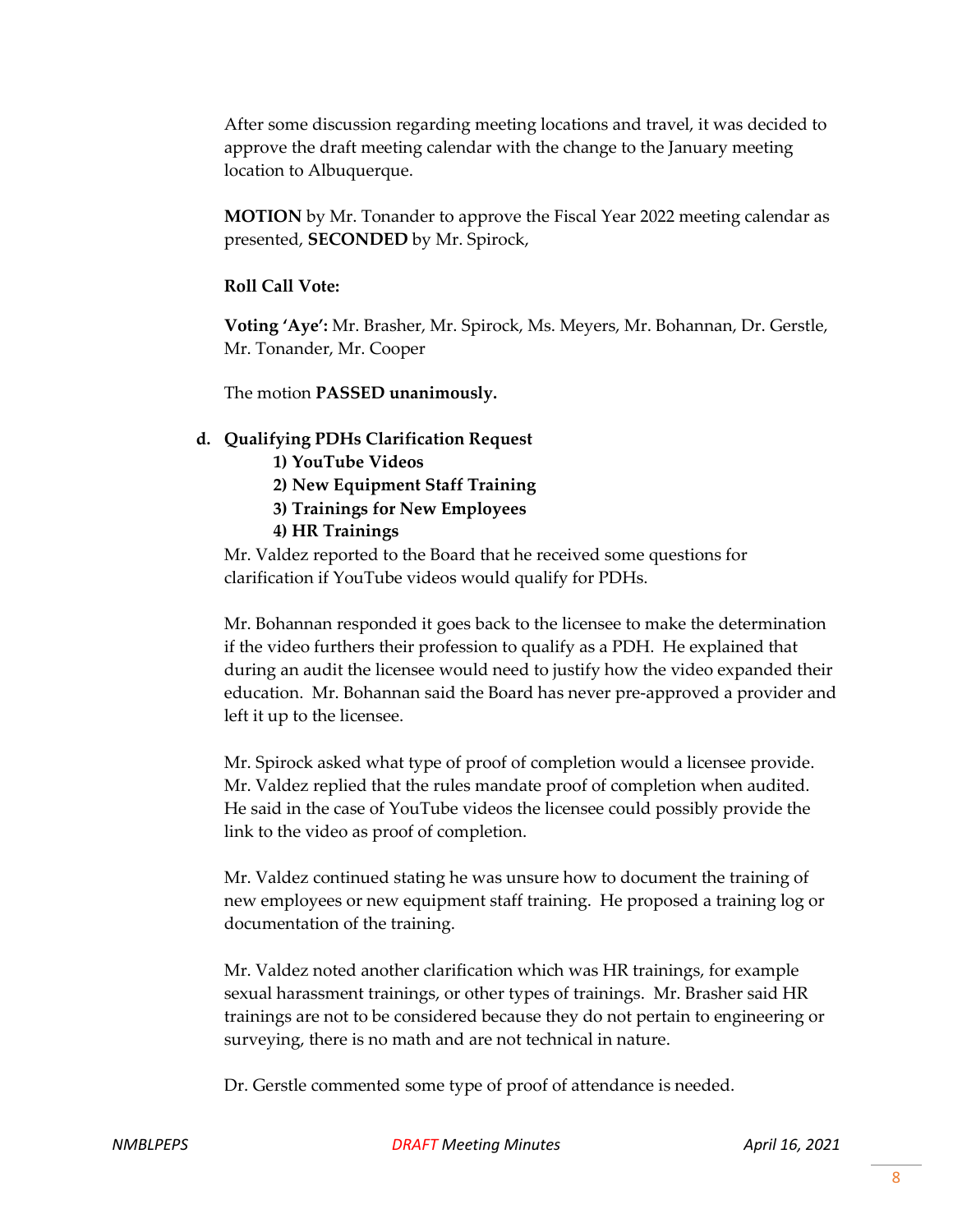Mr. Bohannan stated UNM and NMSU provide online learning and there is no difference from watching a YouTube video to being in a classroom. He said someone could listen to a series of lectures for PDHs on a number of topics. Mr. Bohannan agreed with Dr. Gerstle, however, it would be difficult for the Board to defend its position. He said it would be on the licensee, during an audit, to show how the video relates to their continuing education and how it furthers their education. Mr. Bohannan said a list of what the topic was, when it occurred, and who presented would be necessary.

Mr. Cooper reminded the Board it had discussed this topic before. He said it was his opinion that it was incumbent upon the professional to decide what qualifies as a PDH. Mr. Cooper agreed with Mr. Brasher that HR courses are not professional development. He said some YouTube videos could be helpful to further education and there are others that may not.

Mr. Spirock agreed with Mr. Cooper and Dr. Gerstle.

Mr. Brasher asked if it was the individual presenting on the video or an individual watching the video. Mr. Valdez responded the person watching the video to gain hours.

There was further discussion on how some videos could be educational or not and the proof of completion.

Mr. Bohannan offered to assist staff to evaluate the courses to determine if the course was valid or not.

Mr. Tonander provided his viewpoint on the matter. He said everything a professional does that is a PDH is at risk until an audit, so a professional better ensure what they are doing is going to pass an audit. He stated if the professional is unsure then they better do something else.

Mr. Brasher reiterated HR trainings are not allowed as a qualified PDHs.

#### **e. NCEES Meetings**

## **1) Western Zone Meeting – Virtual**

Mr. Valdez informed the Board that NCEES was requesting the names of those members who would be attending the virtual Western Zone Meeting and the names of who would be the voting delegate and an alternate for the electronic web-based voting app. Mr. Valdez reported there would be an election for Western Zone Secretary/Treasurer, that amongst the candidates was Mr. Tonander.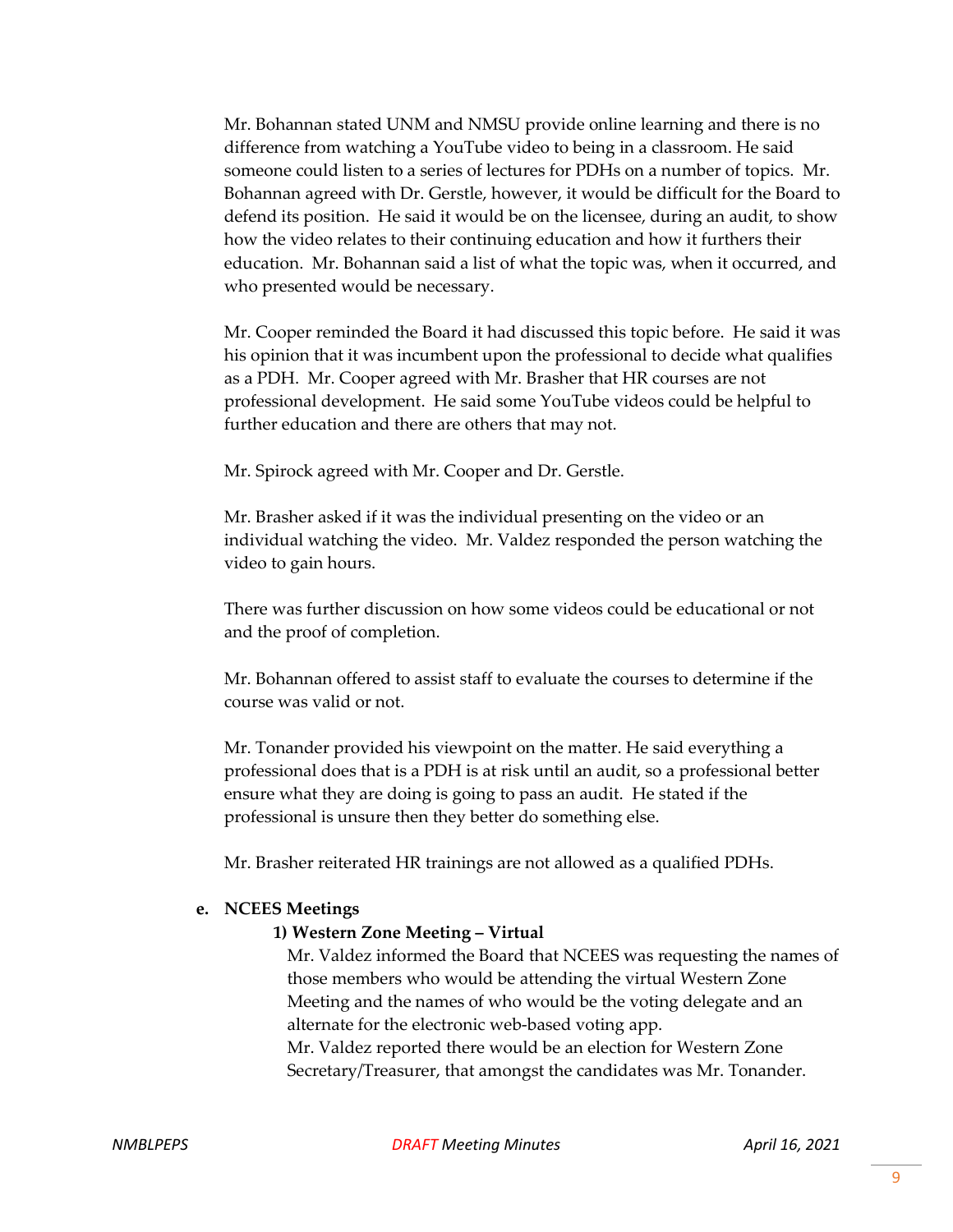Ms. Thompson-Martinez reported that Dr. Gerstle, Mr. Valdez, and she submitted three nominations on behalf of the Board for the NCEES Western Zone Distinguished Service Award. She was happy to announce two of the three nominations were chosen as recipients for the Western Zone Distinguished Service Award. Ms. Thompson-Martinez revealed Mr. Glen Thurow and Mr. Karl Tonander were the recipients.

There was discussion on which Board members would be attending the Western Zone meeting. It was decided to nominate Mr. Bohannan as the voting delegate and Mr. Tonander as the alternate voting delegate.

#### **2) Annual Meeting – New Orleans**

Mr. Valdez informed the Board that there were only two funded delegates allowed to attend the NCEES Annual meeting due to the COVID restrictions and safety protocols. Mr. Spirock mentioned there were no extra activities at the meeting, strictly business meetings.

Mr. Valdez reported there would be a webcast of the meeting so those who are not able to attend can still view the meeting. He noted there would be webinars for other meetings and trainings.

After further discussion it was decided to send Mr. Valdez and Mr. Tonander. Mr. Valdez noted if he was unable to attend the meeting, he recommended an alternate. It was decided to send Mr. Bohannan as the alternate.

#### **9. Committee Reports**

#### **a. PS Committee**

Ms. Meyers delegated Mr. Spirock to provide the report. Mr. Spirock read the report he prepared. He reported that Mr. Brasher participated in the meeting to fulfill the quorum requirement since he had to recuse himself on an agenda item.

Mr. Spirock reported there were three cases and that one was tabled until a special meeting. He noted one case was going to be reconsidered based on new information.

Mr. Spirock said there were no applications for Intern certification nor PS exam. He mentioned there were five applications for endorsement, four applications for endorsements were approved and one was not approved for lack of education. Mr. Spirock stated there was one application for reinstatement which was approved and that there were a couple of licensees who were approved for retired status.

Mr. Spirock mentioned the presentation and discussion on legislation Senate Bill 2 and its impact on the Board.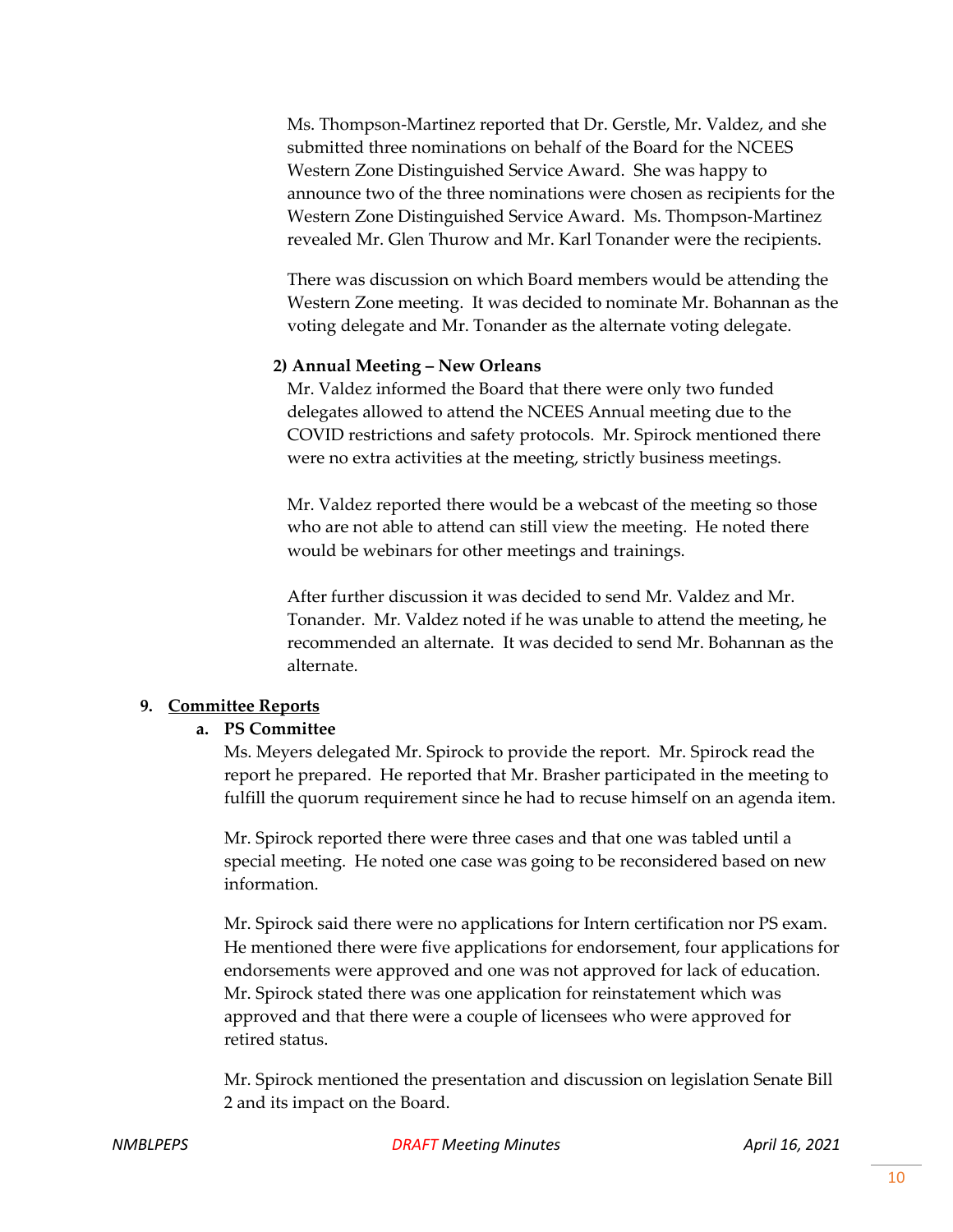# **b. PE Committee**

Mr. Bohannan reported there was discussion on a letter addressed to the Board regarding GPS machine control models.

Mr. Bohannan said the Committee was tracking some Arizona legislation bills affecting licensure and would report to the Full Board when there was more information. He reported on the information provided by Ms. Joe and Mr. Valdez regarding Senate Bill 2.

Mr. Bohannan stated there was discussion on the proposed requirement on adding the expiration date of licensure on the professional seal.

Mr. Bohannan reported the Committee confirmed 76 applications staff reviewed. He said there was one retired status approved. Mr. Bohannan reported on a case which was decided on. He said Ms. Joe and himself are working on including standard language about how a New Mexico licensee is required to report this disciplinary action to other jurisdictions was utilized in this case and should be included as standard language for future decisions and orders.

Mr. Bohannan concluded by stating a special meeting was scheduled to discuss the proposed changes to the rules.

# **c. Executive Committee**

Mr. Valdez stated there was no report because the Executive Committee had not met.

# **d. Joint Practice Committee**

Mr. Valdez reported the Joint Practice Committee met on April 8, 2021. Mr. Brasher asked when the Committee would meet again. Mr. Valdez replied to Mr. Brasher that the next meeting would be in July, and at that time the Board of Architects would be in charge of the meetings.

Mr. Valdez stated the Landscape Architects brought up an issue with professional services. He said it was concerning the NM DOT TLPA (Tribal/ Local Public Agency) handbook not mentioning landscape architects as a professional service.

# **e. Public Information, Exam and Licensure Promotion Committee**

**1) Newsletter**

# **2) Presentations**

Mr. Tonander reported the Committee had not met. Ms. Thompson-Martinez mentioned she was working on the newsletter and required a bio from Mr. Brasher.